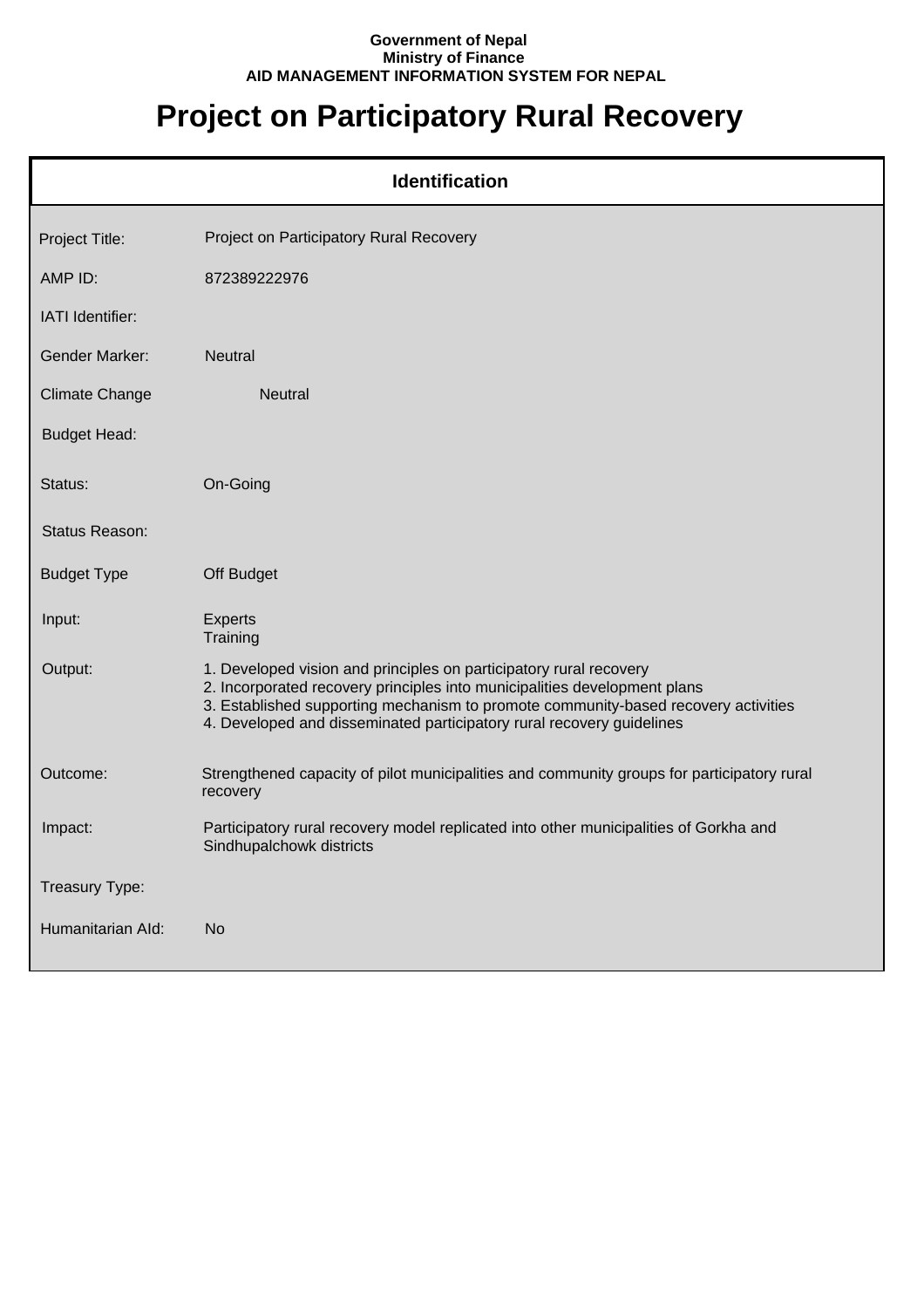| <b>Location</b>          |            |  |
|--------------------------|------------|--|
| Location                 | Percentage |  |
| Sindhupalchok (Chautara) | 50.0%      |  |
| Gorkha (Gorkha)          | 50.0%      |  |

| <b>Sector</b>                                   |            |  |
|-------------------------------------------------|------------|--|
| Sector                                          | Percentage |  |
| Nepal Sector Classification LOCAL DEVELOPMENT 0 | 100.0%     |  |

| <b>Implementing/Executing Agency</b>   |        |  |  |
|----------------------------------------|--------|--|--|
| Donor                                  |        |  |  |
| Japan International Cooperation Agency | 0.0%   |  |  |
| <b>Responsible Organization</b>        |        |  |  |
| Ministry of Finance                    | 100.0% |  |  |
| <b>Executing Agency</b>                |        |  |  |
| Ministry of Finance                    | 100.0% |  |  |
| <b>Implementing Agency</b>             |        |  |  |
| Japan International Cooperation Agency | 100.0% |  |  |

| <b>Funding</b>                                |                    |                               |            |                     |
|-----------------------------------------------|--------------------|-------------------------------|------------|---------------------|
| Type of<br>Assistance                         | Mode of<br>Payment | Post Earthquake<br>Assistance | Commitment | <b>Disbursement</b> |
| <b>Japan International Cooperation Agency</b> |                    |                               |            |                     |
| <b>Actual</b>                                 |                    |                               |            |                     |
| <b>UNDISBURSED BALANCE</b>                    |                    |                               |            |                     |
|                                               |                    |                               |            | null                |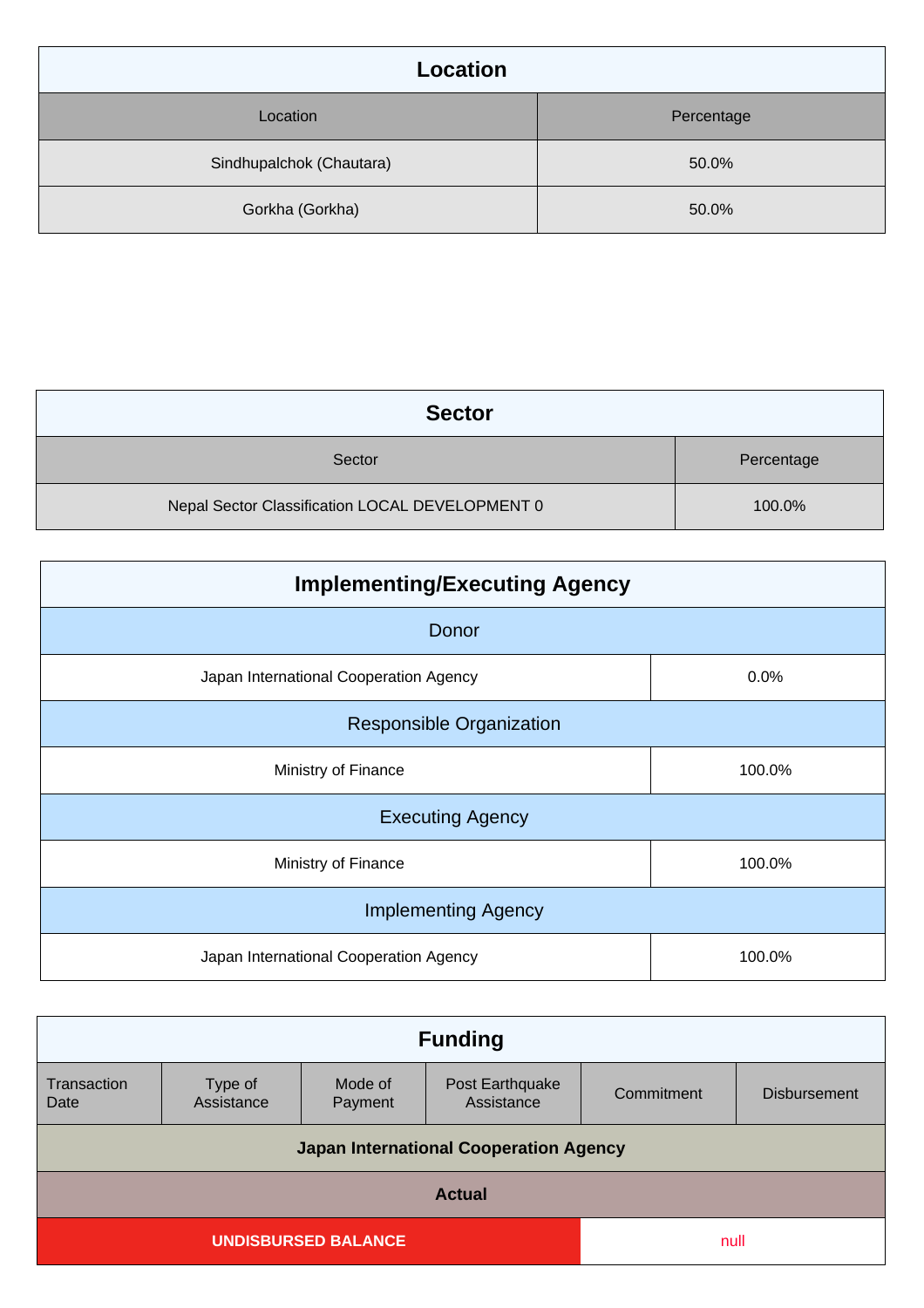| Transaction<br>Date                            | Type of<br>Assistance                   | Mode of<br>Payment    | Post Earthquake<br>Assistance | Commitment  | <b>Disbursement</b> |
|------------------------------------------------|-----------------------------------------|-----------------------|-------------------------------|-------------|---------------------|
| 7/8/2019                                       | Technical<br>Assistance<br>(Standalone) | <b>Direct Payment</b> | No.                           | 2,311,735   |                     |
| 3/31/2020                                      | Technical<br>Assistance<br>(Standalone) | <b>Direct Payment</b> | No.                           | 10          | 302,388             |
|                                                |                                         | Total                 |                               | 2,311,735   | 302,387             |
|                                                |                                         |                       | <b>Planned</b>                |             |                     |
| 3/31/2020                                      | Technical<br>Assistance<br>(Standalone) | <b>Direct Payment</b> | No                            | Ю           | 470,084             |
| 3/31/2021                                      | Technical<br>Assistance<br>(Standalone) | <b>Direct Payment</b> | N <sub>o</sub>                | 0           | 752,134             |
| 3/31/2022                                      | Technical<br>Assistance<br>(Standalone) | <b>Direct Payment</b> | No                            | 10          | 658,118             |
|                                                |                                         | <b>Total</b>          |                               | $\mathbf 0$ | 1,880,335           |
| Total (Japan International Cooperation Agency) |                                         |                       | 2,311,735                     | 2,182,722   |                     |
|                                                | <b>UNDISBURSED BALANCE</b>              |                       |                               | 129,013     |                     |

## **Progress Achieved**

Progress Achieved:

Key Problems:

Steps Taken to Solve Problems: